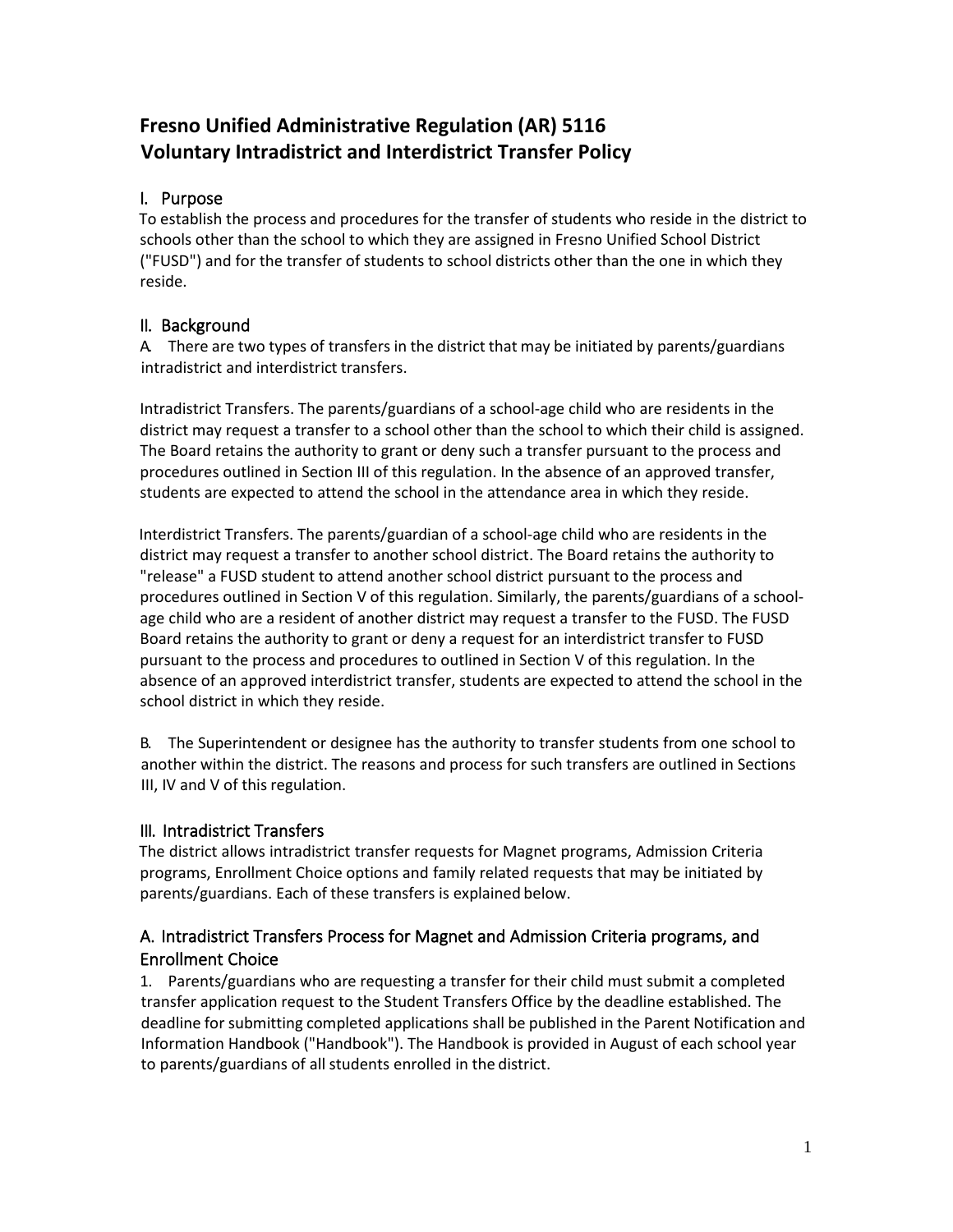2. By January of the preceding school year, the district's Systems Planning Committee shall review and confirm the operating capacity for each school and program for the upcoming fall semester. In addition, and consistent with the district's Diversity policy, the committee shall develop a report that includes the enrollment for each school for the last three years, desegregated by the diversity factors included in the FUSD's Diversity policy, and the projected enrollment for each program and school for the upcoming school year. Based on the operating capacity of each school and the enrollment report, the committee, in consultation with the appropriate principal, may recommend the closure of a school or program to transfers due to lack of operating capacity in a program or in a school or to diversity factors in a program or a school. Generally, a school or program may be closed to open enrollment intradistrict transfers if the school or program is projected to be at or above operating capacity or a school or program may be closed to transfers out if the school or program is projected to be significantly below operating capacity. The results of any decisions to close schools to open enrollment transfers, shall be published in the Parent Notification and Information Handbook.

3. The Student Transfers Office shall sort or "batch" all requests for intradistrict transfers that were submitted by the application deadline according to the "sending" and "receiving" schools so that as many requests can be granted as possible. The office will then review the intradistrict transfer applications giving consideration to the total number of requested transfers and the effect of the requests on both the sending and receiving school. If a school or program within a school receives requests for transfers in excess of the program's or school's operating capacity, the office shall use a computerized random lottery to select the intradistrict requests that will be granted. The office may give consideration to a request to a school or program if the transfer will maintain or promote diversity, as defined in the district's Diversitypolicy.

When there are more applicants than seats in a school or program, the FUSD will prioritize applicants on the basis of the following eligibility groups:

a. Resident FUSD students living within the attendance boundaries, students of FUSD employees who fulfill the district residency requirements through other means as allowed by law, and nonresident FUSD students currently attending a FUSD school with a valid interdistrict placement.

4. In accordance with the established timeline published in the Parent Notification and Information Handbook, the Student Transfers Office shall notify parents/guardians whether their request for an intradistrict transfer has been granted. A notification of approval will serve as authorization to enroll the child in the requested school. Parents/guardians whose applications are approved, but who fail to complete enrollment of their child within six school days following the date of the letter of notification shall have their transfer voided. Once a student has been selected to transfer to a particular school, that student will be "dropped" from the application pool whether the student has enrolled ornot.

5. If additional seats become available in a given school or program after the initial lottery, the Student Transfers Office shall conduct additional lotteries for those applicants that meet the deadline published in the Parent Notification and Information Handbook and that were denied a transfer in the initial lottery.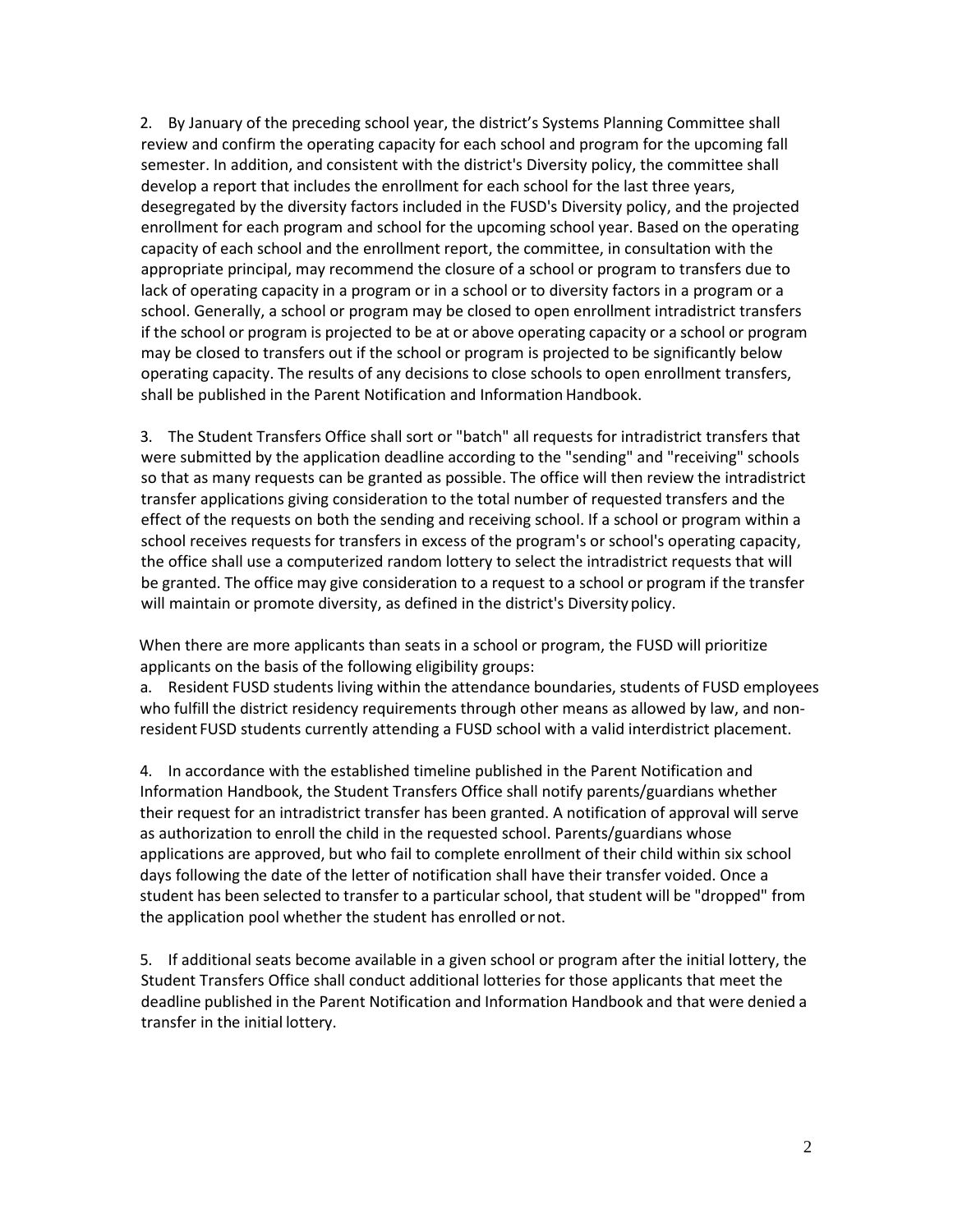6. Applications received after the stated deadlines in the Parent Notification and Information Handbook, will be considered "late" and offered placement only after those applications that met the deadlines in the Parent Notification and Information Handbook.

# B. Family-Related Intradistrict Transfers Process

1. Parents/guardians may be granted a transfer request for a family-related intradistrict transfer for one of the following reasons: medical; childcare; and change of legal address. The district requires that parents/guardians provide verification for each of these reasons. The verification requirements for each reason are outlined below.

# a. Medical (K-12) (Verification Required):

A transfer may be granted when a student in kindergarten through grade 12 is under regular and current care of a licensed health care provider, such as a physician, a psychologist, or a mental health agency, for a severe health condition or problem that affects the ability of the student to attend the school in the attendance area in which the student resides. A request for a transfer for medical reasons requires a doctor's recommendation. Parents/ guardians seeking a transfer for their child for medical reasons shall ensure that the doctor's recommendation is attached to a completed transfer application. The district may require additional verification from the doctor. Parents/guardians requesting such transfers annually must submit a transfer application and a doctor's recommendation.

# b. Child Care (Verification Required):

When a child lives in one school attendance area, but is being cared for before, during, or after school hours by a child care provider who lives in or has a child care facility in another school's attendance area, parents/guardians may request that their child be given a transfer to attend the school in the attendance boundary in which the child care provider lives or operates a child care facility. A request for a transfer for childcare must include verification of childcare in the requested attendance area, including the name and address of the childcare provider. Parents/guardians requesting such transfers annually must submit a transfer application and the childcare provider verification.

# c. Change of Legal Address (Verification Required):

When the parents/guardians of a student move after the start of a school year, or if they plan to move during the school year, a transfer may be granted to attend the school in the attendance zone in which the new home is located or to remain at the same school in the attendance zone in which the previous home was located. The district requires that verification of financial commitment to the move (i.e., purchase contract, building contract) be attached to the completed transfer application. If a transfer is granted to remain at the same school, it is only valid until the end of the school year in which the move occurs.

2. Parents/guardians requesting a family-related intradistrict transfer may request such a transfer anytime during the school year. To initiate a family-related intradistrict transfer, the parents/guardians must complete an intradistrict transfer request application and submit it to the Student Transfers Office.

3. As with intradistrict transfers, the district Systems Planning Committee may recommend the closure of, in consultation with the appropriate principal, a school or a program to transfers due to lack of operating capacity in a school or program. Generally, a school or program may be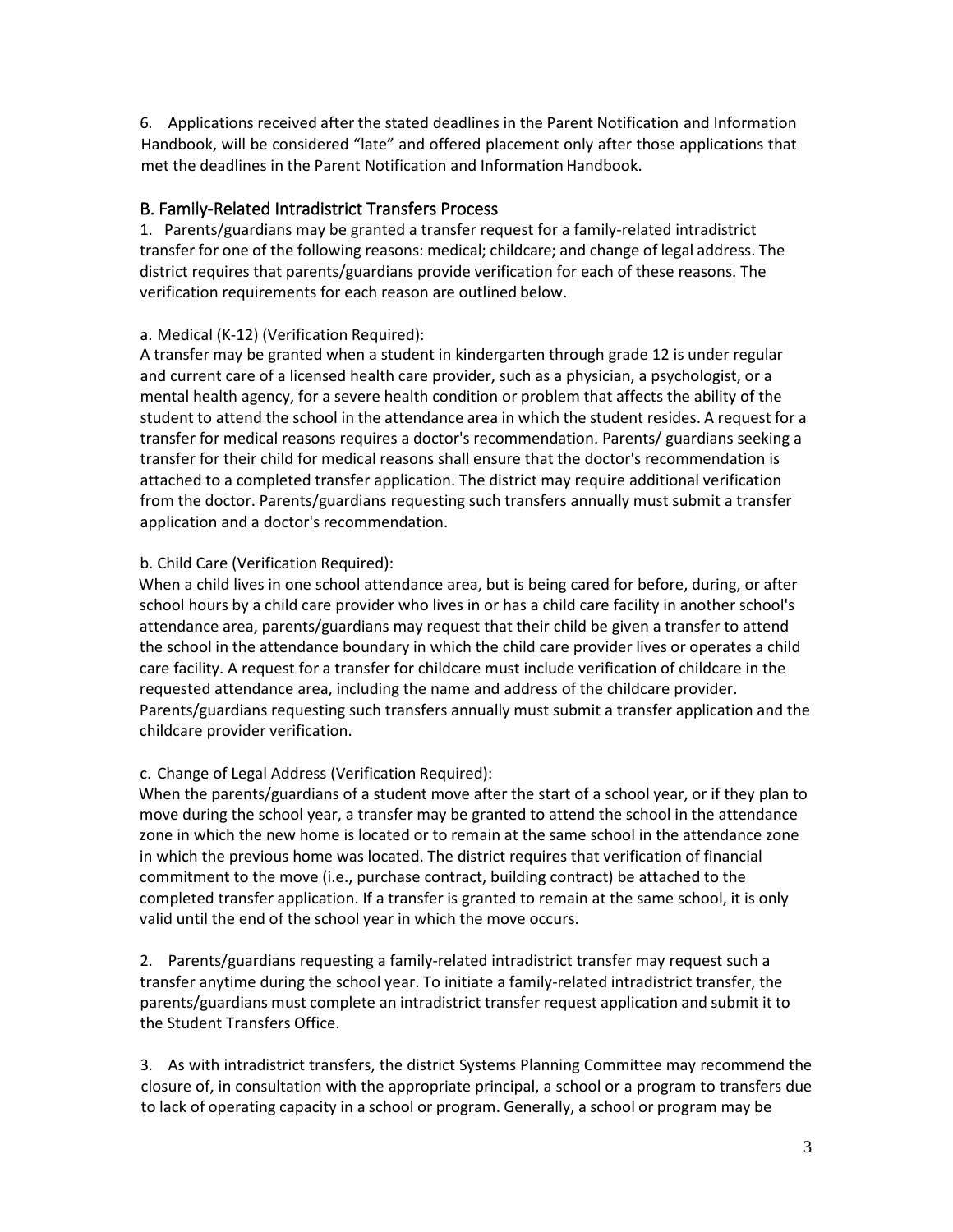closed to transfers if the program orschool is projected to be at or above operating capacity or a school or program may be closed to transfers out if the program or school is projected to be significantly below operating capacity. The results of any decisions to close schools to transfers in or transfers out shall be published in the Parent Notification and InformationHandbook.

4. Intradistrict transfers for family-related reasons may be granted when: (1) such reasons can be verified; (2) there is space available at the receiving school and (3) the transfer will not negatively affect the educational program offered at either the sending orreceiving school.

5. The Student Transfers Office shall notify the parents/guardians in writing of the decision to approve or deny a request for a family-related intradistrict transfer request. If the decision is to approve the intradistrict transfer, the written notice to the parent/guardian will specify when the transfer becomes effective. The parents/guardians must enroll their child within six school days after approval. If the parents/guardians do not enroll their child within six school days, the transfer request shall be voided.

# IV. Administrative and Safety Transfers

The Superintendent or designee may grant administrative transfers.

# A. Transfers Initiated By Principals

### 1. Reasons for Adjustment Transfers

When a student is not benefiting from the educational program and has displayed inappropriate habits or behavior, a principal may request a voluntary adjustment transfer. When a principal believes that a student may benefit from such a transfer, the principal shall convene a School Site Study Team to review the records of the student and any pertinent information from other school personnel and from the parent/guardian. If, based on the review of this information, the School Site Study Team determines that an administrative transfer would be appropriate, the principal, in consultation with the Instructional Superintendent, shall contact the Student Transfers Office and provide the information considered by the School Site Study Team and the reasons for the School Site Study Team's decision. If an administrative transfer is recommended by the Student Transfers Office, in consultation with the Instructional Superintendent, the Office grant the transfer and shall determine the school where the student shall attend based on space available in the school. The Student Transfers Office shall contact both the sending and receiving principals.

# B. Transfers Initiated by the Student Transfers Office

1. A transfer may be initiated by the designee in the Student Transfers Office, in consultation with the parents/guardians and the principal of the school that the student is attending, at any time for special circumstances. The approval or denial of such a transfer is the responsibility of the designee in the Student Transfers Office. Such special circumstances may include:

a. Within a reasonable amount of time, not to exceed 14 days, after it has been determined that a student has been the victim of a violent criminal offense while on school grounds, the student's parents/guardians shall be offered an option to transfer their child to an eligible school identified by the Superintendent or designee. In making the determination that a student has been a victim of a violent criminal offense, the Superintendent or designee shall consider the specific circumstances of the incident and consult with local law enforcementas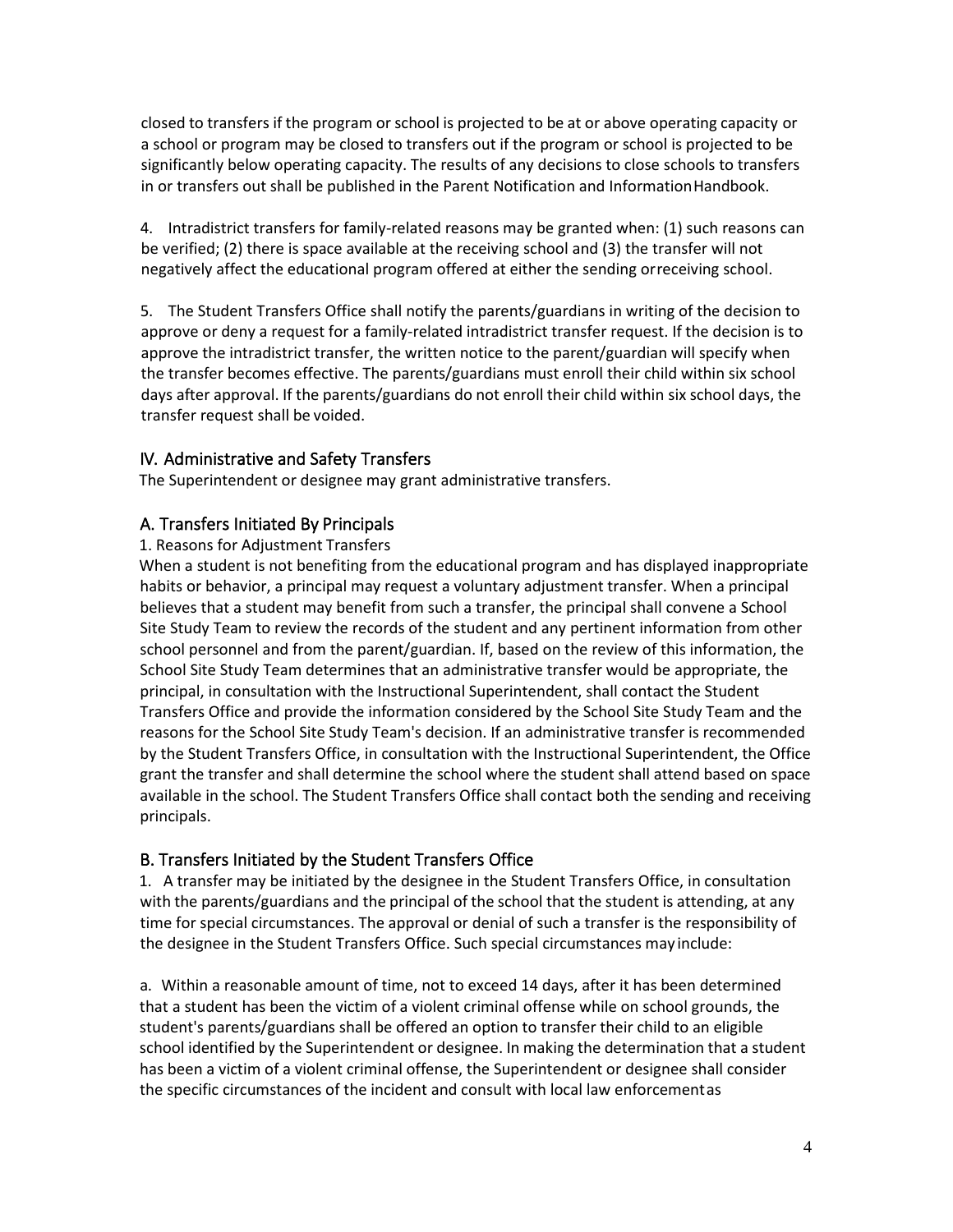appropriate. Examples of violent criminal offenses include, but are not limited to, attempted murder, battery with serious bodily injury, assault with a deadly weapon, rape, sexual battery, robbery, extortion, or hate crimes.

The Superintendent or designee shall consider the needs and preferences of the affected student and their parent/guardian in making the offer. If the parent/guardian elects to transfer their child, the transfer shall be completed as soon as practicable.

b. Upon receipt of notification from the California Department of Education (CDE) that a district school has been designated as "persistently dangerous," the Superintendent or designee shall provide parents/guardians of students attending the school with the following notifications:

1. Within 10 days of receipt of the notification from CDE, notice of the school'sdesignation 2. Within 20 days of receipt of the notification from CDE, notice of the option to transfer their child

#### *(cf. 0450 - Comprehensive Safety Plan)*

Parents/guardians who desire to transfer their child out of a "persistently dangerous" school shall provide a written request to the Superintendent or designee and shall rank-order their preferences from among all schools identified by the Superintendent or designee as eligible to receive transfer students. The Superintendent or designee may establish a reasonable timeline, not to exceed seven school days, for the submission of parent/guardian requests.

The Superintendent or designee shall consider the needs and preferences of students and parents/guardians before making an assignment but is not obligated to accept the parent/guardian's preference if the assignment is not feasible due to space constraints or other considerations. For students whose parents/guardians accept the offer, the transfer shall generally be made within 30 school days of receiving the notice of the school's designation from the CDE. If parents/guardians decline the assigned school, the student may remain in their current school.

- c. A written verification from a representative of the appropriate state or local agency, including, but not limited to, a law enforcement official or a social worker, or a properly licensed or registered professional, including, but not limited to, a psychiatrist, a psychologist, or a marriage, family or child counselor;
- d. A court order, including a temporary restraining order and injunction, issued by a judge;or
- e. A school has become overcrowded.

2. If the designee in the Student Transfers Office determines that special circumstances warrant a transfer, the designee shall determine the school where the student shall attend based on space available in the school. The office shall contact both the sending and receiving principals.

# V. Interdistrict Transfers

A. The parents/guardians of a student residing outside the district who desire to have their child attend a school in the FUSD may apply for an interdistrict transfer by submitting an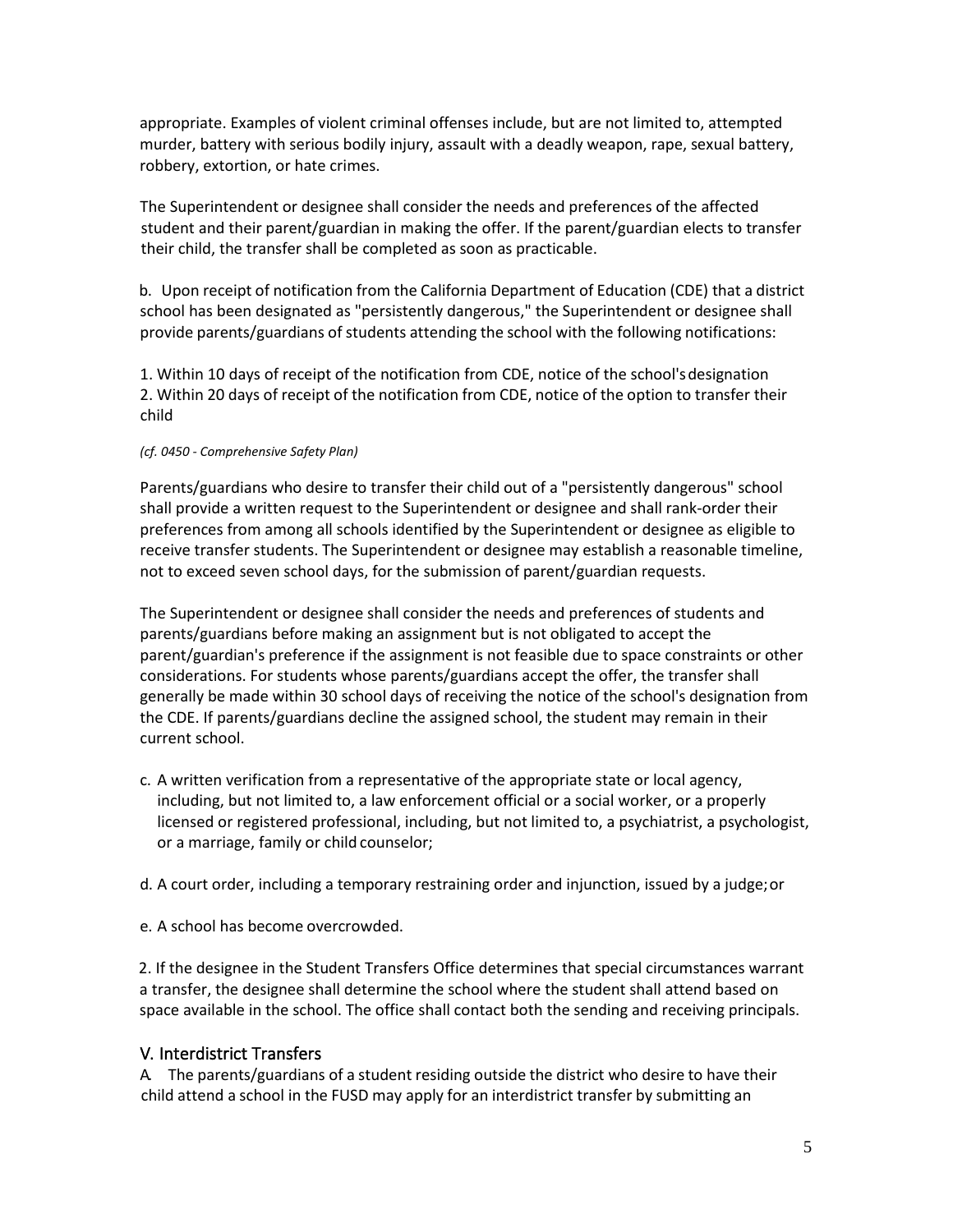application for an interdistrict transfer to the district of residence. The district of residence may "release" the student by completing the appropriate section of the interdistrict transfer application. If the district of residence opts to release the student for a possible transfer to the FUSD, the district of residence shall submit the completed interdistrict transfer to FUSD's Student Transfers Office. The Student Transfers Office may grant the interdistrict transfer. Similarly, the parents/guardians of a student residing in FUSD who desire for their child to attend a school in another school district may apply by submitting an interdistrict transfer application to FUSD's Student Transfers Office. The office may "release" the student by completing the appropriate section of the interdistrict transfer application. If the student is released, the Student Transfers Office shall submit the completed application to the district to which the parents/guardians are requesting a transfer.

B. The parents/guardians of school-age children who are homeless are not required to request interdistrict transfers pursuant to state and federal law. Homeless students are not subject to the requirements in this regulation.

C. The Student Transfers Office shall coordinate with the Fresno County Office of Education regarding the administration of interdistrict transfers in compliance with California Education Code.

D. The Student Transfers Office may approve interdistrict transfers into or out of the FUSD for the following reasons:

#### 1. Care giver (K-8) (Verification Required):

When a child enrolled in kindergarten through grade eight lives in one school attendance area, but is being cared for before, during, or after school hours by a child care provider who lives in or has a child care facility in another school's attendance area, parents/guardians may request that their child be given a transfer to attend the school in the attendance boundary in which the child care provider lives or operates a child care facility. A request for a transfer for child care must include verification, including the name and address of the child care provider. Parents/guardians requesting such transfers annually must submit a transfer application and the child care provider verification.

#### 2. Change of Legal Address (Verification Required):

When the parents/guardians of a student in kindergarten through grade 12 plans to move into or out of the FUSD during the school year, the Student Transfers Office may grant a transfer into or out of the FUSD. The parents/guardians must provide verification of financial commitment to move (i.e., purchase contract, building contract) be attached to the completed transfer application.

#### 3. Senior Privilege (Verification Required):

The Student Transfers Office may grant a transfer for a student who has earned sufficient credit in another school district to be classified as a senior and who has moved into the FUSD to complete high school in the other district. Similarly, the office may grant a transfer for a student who has earned sufficient credits in FUSD to be classified as a senior and who has moved to another school district to complete high school in the FUSD. The parents/guardians must provide an official transcript showing that the student has earned sufficient services to be classified as a senior with the completed interdistrict application.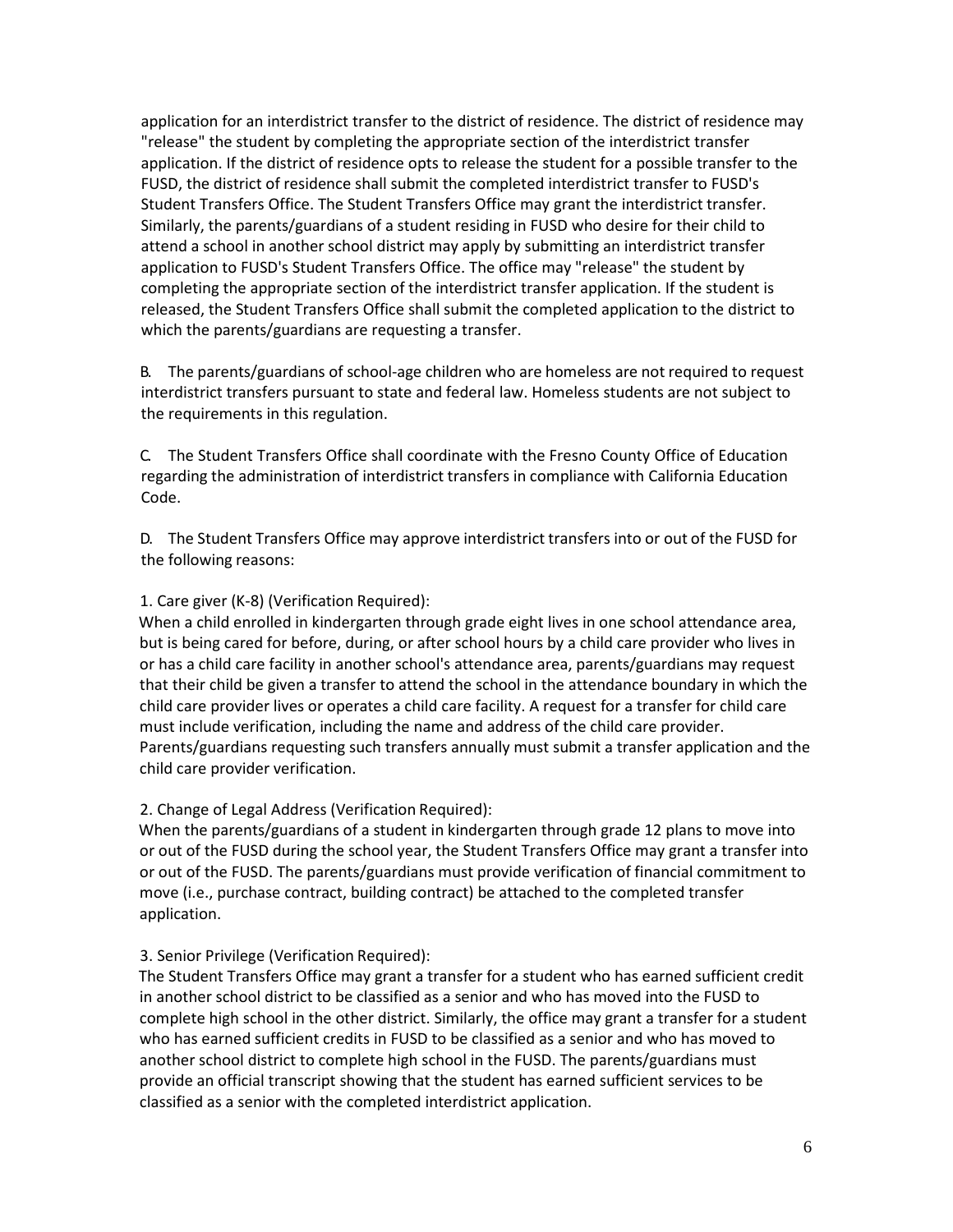E. The Student Transfers Office shall grant the request to transfer into the district unless in the judgment of the office:

- 1. The transfer will have a negative impact on school capacity;
- 2. The additional cost of educating the student will exceed the amount of additional state aid received as a result of the transfer; or
- 3. The transfer will have a negative impact on diversity, as defined in the district's Diversity policy.

F. When the Student Transfers Office has determined to grant an interdistrict transfer, the office shall assign students based on : (1) where space is available by grade level; (2) the transfer will not negatively affect the educational program; and (3) the transfer will not negatively impact diversity, as defined in the district's Diversity policy.

G. For a student who resides in a school district other than FUSD to be eligible for a FUSD thematic school or program, the student must have an approved interdistrict transfer for one of the reasons outlined above and that student must be enrolled in a FUSD school before submitting an application for admission to a thematic school or program. Students who reside in the FUSD or students who fulfill the district residency requirements through other means as allowed by law will be admitted to the thematic schools or programs before the FUSD admits students who reside outside of FUSD and who have a valid interdistricttransfer.

H. With the exception of interdistrict transfers approved for childcare the Student Transfers Office shall grant transfers into the district for one year.

# VI. Athletic Eligibility

Athletic eligibility may not be transferred or granted by sending school or Student Services. See C.I.F. rules.

# VII. Grade and School Progression

When a student who has been granted a transfer is ready to matriculate from elementary to middle school or from middle to high school and their parents/guardians wish for the child to attend a school other than the school in the attendance zone in which the child resides, the parents/guardians must apply for an intradistrict or interdistrict transfer. Such a request will be reviewed pursuant to the process and procedures outlined in this regulation.

# VIII. Transportation

Transportation is provided to some schools and published annually in the Parent Handbook. Except where noted parents/guardians are responsible for transportation to the school to which the transfer is granted.

# IX. Revocation of Transfers

A. The principal, in consultation with the Student Transfers Office, may revoke a transfer at the close of a reporting period or semester, if the student fails to meet any one of the conditions while in attendance at the receiving school:

- 1. Grades in keeping with the student's ability;
- 2. Satisfactory school citizenship; or
- 3. Satisfactory attendance, including promptness in arriving to school and classes during theday.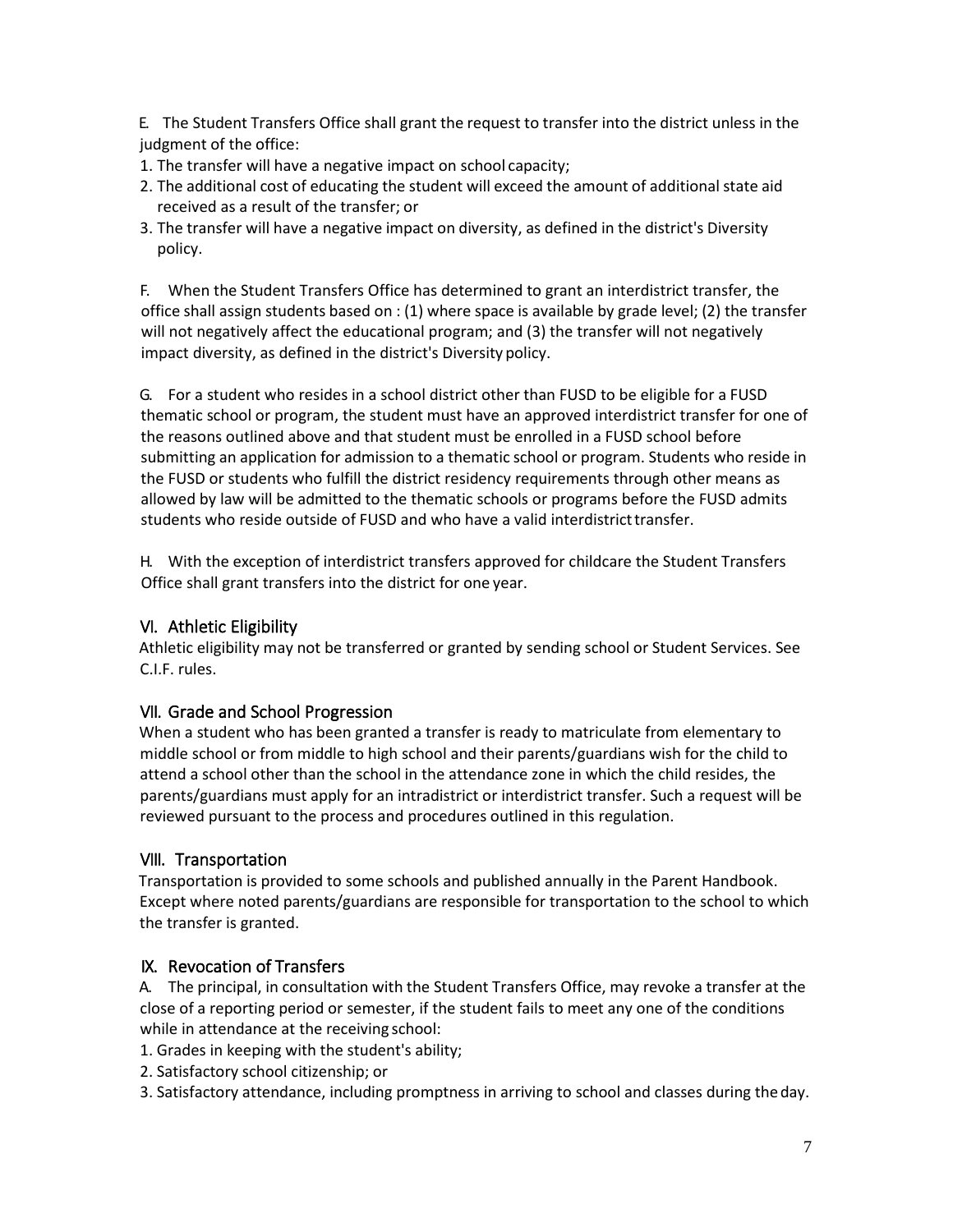B. In addition, they may revoke a transfer if the parents/guardians have provided a false address or made any other misrepresentation in the application or appeal process.

C. The Student Transfers Office shall revoke a transfer if the student is expelled. The student's school assignment during a suspended expulsion or readmission will be as ordered by the Board of Education.

D. The Student Transfers Office, in consultation with the Instructional Superintendents, shall have the authority to revoke or reassign students with intradistrict or interdistrict transfers when their enrollment in a school or grade level causes the school to be over-capacity or out of compliance with District's class reduction plan.

# X. Notification to Schools

The Student Transfers Office shall record all and interdistrict transfer requests that are granted in the computer database and shall notify both the receiving and sending schools.

### XI. Voluntary Withdrawal

If a student voluntarily leaves the school or the district to which a transfer has been granted, the Student Transfers Office shall void the transfer. If the student continues to reside within the district, the student must enroll in the school in the attendance area in which they reside. If a student leaves the district and then returns, the student also must enroll in the school in the attendance area in which he resides.

#### XII. Appeals Process for Intradistrict and Interdistrict Transfers

A. Parents/guardians may not appeal a denial of an intradistrict transfer for Magnet programs, Admission Criteria programs or Enrollment Choice options. They, however, may appeal a denial of an intradistrict transfer for family-related reasons and a denial of interdistrict transfer from FUSD to another school district.

B. To appeal a denial of an intradistrict transfer for family-related reasons, the parents/guardians must make such a request in writing to the Student Transfers Office within five days of being notified of the denial of the transfer. The written request shall include the reason for the appeal.

C. Within five school days, the Student Transfers Office shall notify the parents/guardians in writing of the decision.

D. For denial of an appeal of a request for an interdistrict transfer from FUSD to another school district, the parents/guardians may appeal to the Fresno County Governing Board ("FCBE"). Parents/guardians must make an appeal to the FCBE within 30 days of being notified that the FUSD denied their transfer application.

*Fresno Unified School District prohibits discrimination, harassment, intimidation, and bullying based on actual or perceived race, color, ethnicity, national origin, immigration status, ancestry, age, creed, religion, political affiliation, gender, gender identity, gender expression, genetic information, mental or physical disability, sex, sexual orientation, marital status, pregnancy or parental status, medical information, military veteran status, or association with a person or a group with one or more of these actual or perceived characteristics or any other basis protected by law or*